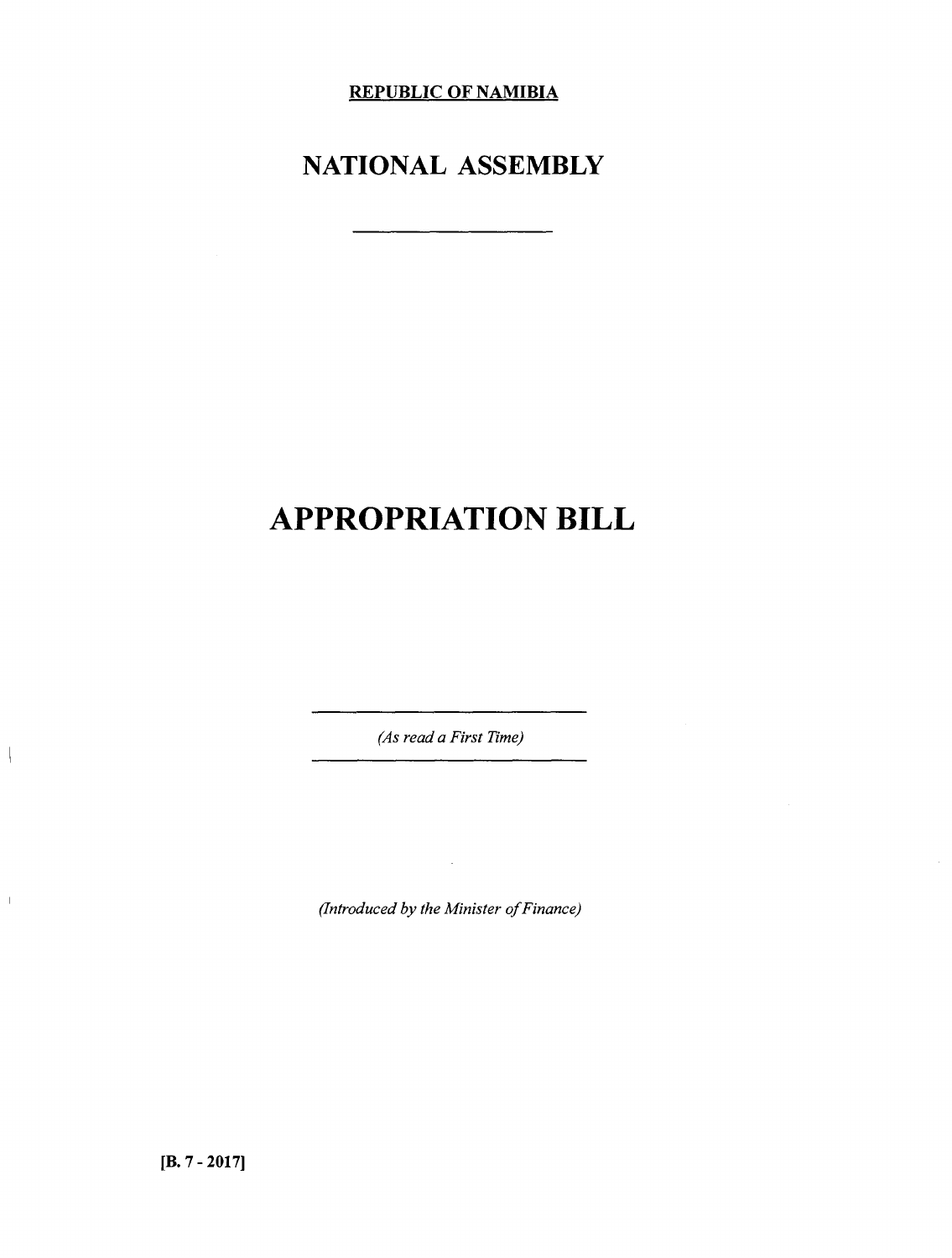## **BILL**

#### **To appropriate amounts of money to meet the financial requirements of the State during the financial year ending 31 March 2018.**

**BE IT ENACTED** as passed by the Parliament, and assented to by the President of the Republic of Namibia as follows:

#### **Appropriation of amounts of money for financial requirements of State**

**1.** Subject to the State Finance Act 1991 (Act No. 31 of 1991) the amounts of money shown in the Schedule are appropriated for the financial requirements of the State during the financial year ending 31 March 2018 as a charge to the State Revenue Fund.

#### **Short title**

**2.** This Act is called the Appropriation Act, 2017.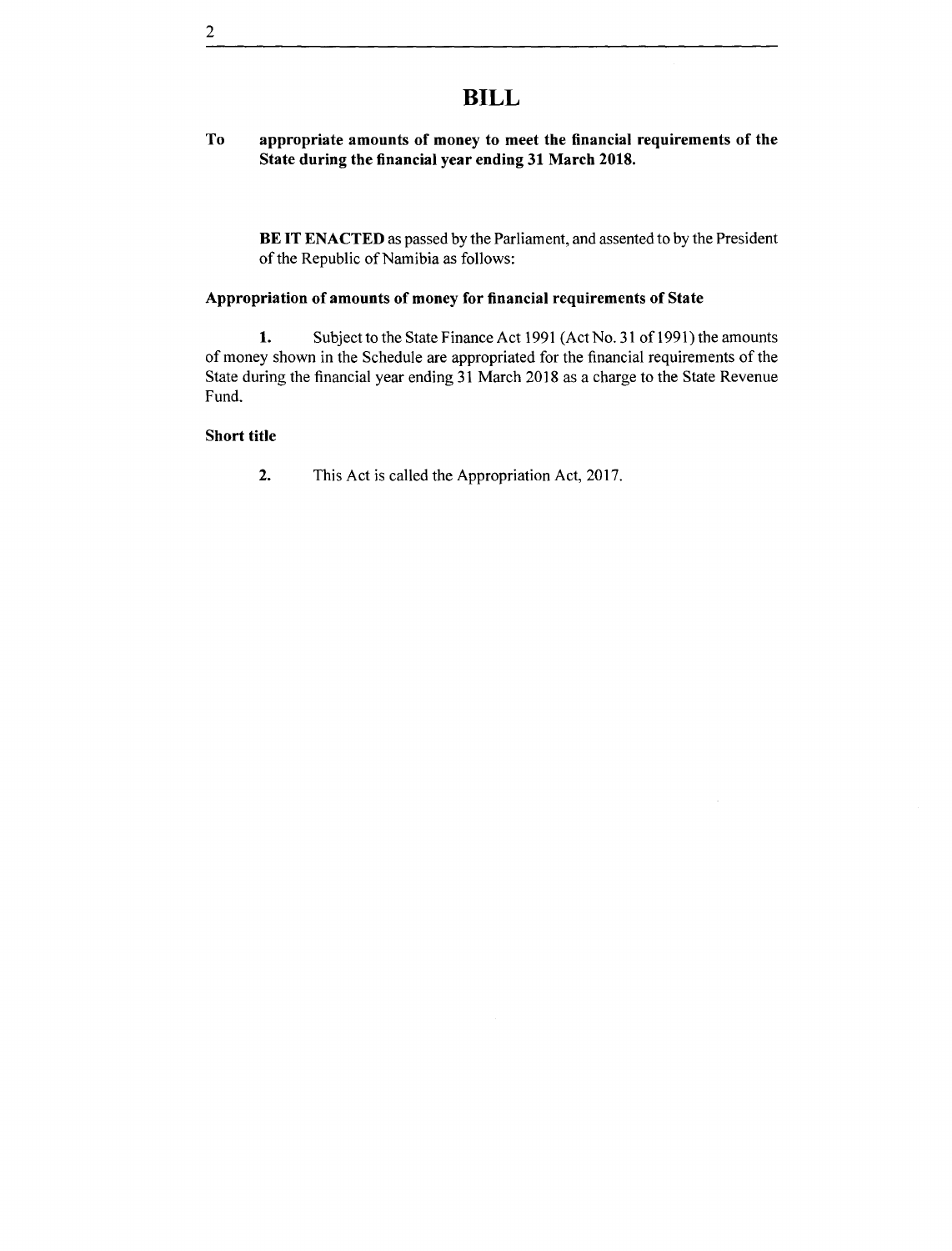| <b>VOTE</b> | <b>TITLE</b>                                         | <b>AMOUNTS</b><br>in NS'000 |
|-------------|------------------------------------------------------|-----------------------------|
| 01          | President                                            | 604 584                     |
| 02          | Prime Minister                                       | 521 167                     |
| 03          | National Assembly                                    | 134 824                     |
| 04          | <b>Auditor General</b>                               | 112 683                     |
| 05          | Home Affairs and Immigration                         | 619 926                     |
| 06          | Safety and Security                                  | 5 021 327                   |
| 07          | International Relations and Cooperation              | 802 702                     |
| 08          | Defence                                              | 5 683 569                   |
| 09          | Finance                                              | 4 104 680                   |
| 10          | Education, Arts and Culture                          | 11 975 672                  |
| 11          | National Council                                     | 115 177                     |
| 12          | Gender Equality and Child Welfare                    | 1 297 444                   |
| 13          | <b>Health and Social Services</b>                    | 6 5 14 5 79                 |
| 14          | Labour, Industrial Relations and Employment Creation | 143 877                     |
| 15          | Mines and Energy                                     | 207925                      |
| 16          | Justice                                              | 423 429                     |
| 17          | Rural and Urban Development                          | 1952362                     |
| 18          | <b>Environment and Tourism</b>                       | 447 364                     |
| 19          | Industrialisation, Trade and SME Development         | 635 219                     |
| 20          | Agriculture, Water and Forestry                      | 2 186 404                   |
| 21          | Judiciary                                            | 398 968                     |
| 22          | <b>Fisheries and Marine Resources</b>                | 296 612                     |
| 23          | <b>Works</b>                                         | 477 076                     |
| 24          | Transport                                            | 3 723 994                   |
| 25          | Land Reform                                          | 453 424                     |
| 26          | National Planning Commission                         | 176 984                     |
| 27          | Sport, Youth and National Service                    | 384 963                     |
| 28          | <b>Electoral Commission</b>                          | 66 914                      |
| 29          | Information and Communication Technology             | 433 681                     |
| 30          | Anti-Corruption Commission                           | 59 375                      |
| 31          | <b>Veterans Affairs</b>                              | 921 349                     |
| 32          | Higher Education, Training and Innovation            | 3 066 502                   |
| 33          | Poverty Eradication and Social Welfare               | 3 276 826                   |
| 34          | <b>Public Enterprises</b>                            | 57823                       |
| 35          | Office of the Attorney General                       | 240 733                     |
|             | <b>TOTAL REPORTS</b>                                 | 57 540 138                  |

### SCHEDULE